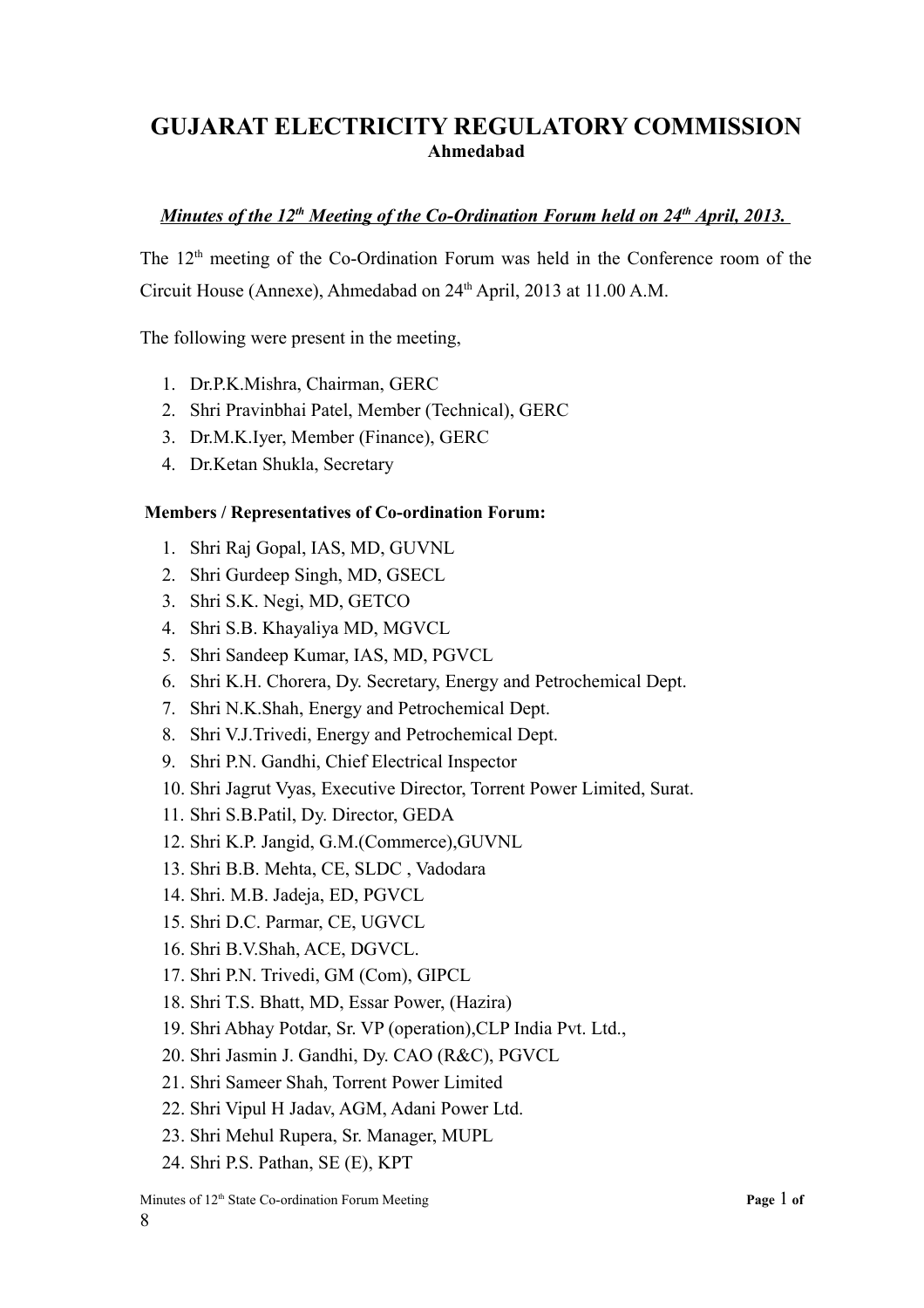- 25. Dr. P.K.Vishwanathan, GIDR, Ahmedabad.
- 26. Mr. Rajeev Bhabhra, Aspen Infrastructure Limited.

## **Officers of the Commission:**

- 1. Shri D.R.Parmar, Joint Director,
- 2. Shri S.R.Pandey, Legal Advisor,
- 3. Shri M.N.Khalayani, Deputy Director (A & A),
- 4. Shri B.R. Joshi, Consultant (Technical),
- 5. Shri Kashyap Parikh, Under Secretary,
- 6. Shri Apurva Adhyaru, Deputy Director,
- 7. Shri Gopal Dayalani, Deputy Director,

Dr. Ketan Shukla welcomed the members of the Co-ordination Forum for the first meeting of F.Y. 2013-14 and congratulated the State owned DISCOMs for achieving A+ rating for better operational and financial performance in comparison with other state utilities as per the ratings of MoP.

The meeting was presided over by Dr. P.K.Mishra, Chairman, GERC. Chairman welcomed all members and introduced new member Shri Sandeep kumar who recently took charge as Managing Director, PGVCL. Thereafter, the discussion took place on the following agenda.

## **Item No. 1 : Approval of the minutes of the 11th Meeting of the Co-ordination Forum held on 17th October, 2012**

Minutes of the last meeting as circulated to the members was, as no comments were received, the same was confirmed.

## **Agenda Item No. 2: Action Taken Report on the minutes of the 11th Meeting of the Co-ordination Forum.**

The Commission laid emphasis on timely submission of action taken report on the proposed actions in the minutes of meeting.

Item No. 2(3) : OSD, EPD informed the members that the State Assembly has passed the amendment to the Gujarat Electricity Duty Act 1958 and briefed highlights of amendments. He also briefed that, the amended duty structure for different categories is simplified to corelate with the tariff structure. The duty structure will be as under and shall be effective from 1<sup>st</sup> April 2013 :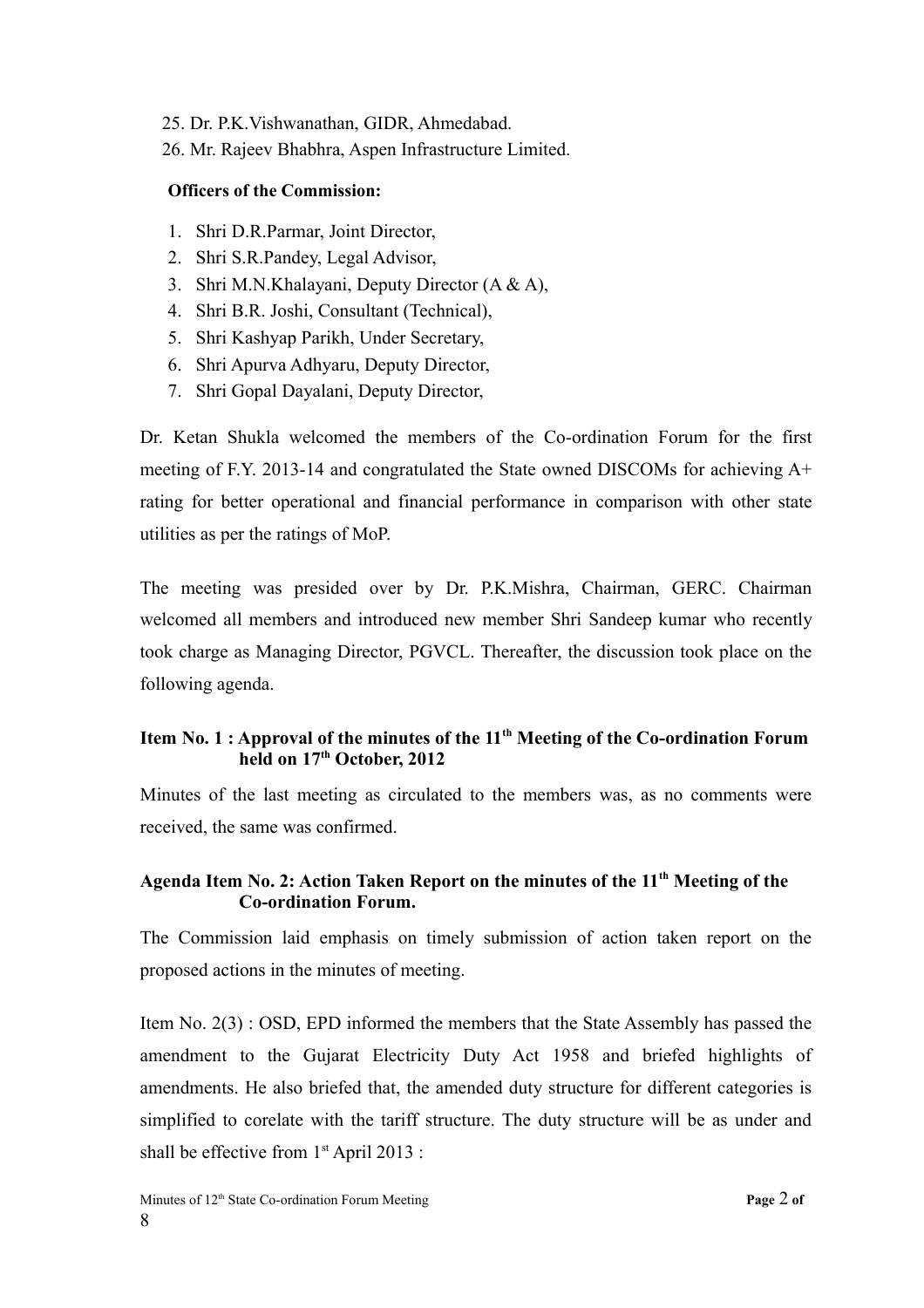- 1. Residential : 7.5 % in Rural and 15 % in Urban
- 2. Hostel : 7.50 % in Rural and 11.25 % in Urban
- 3. Industrial Undertaking : 15 % for HT and 10% for LT Consumers.

Item No.2 (6) : Analysis of the Accident that took place during the last three years.

Chairman, GERC pointed out that the PGVCL has not submitted the analysis of accidents. MD,PGVCL was asked to submit the analysis of accidents that took place during the last three years and safety measures taken for reducing accidents like replacement of deteriorated conductors, maintenance, reactivation of transformer earthing, etc. Further on a query on the disconnection of TV cables on the electric poles, MD, MGVCL expressed that it is very difficult to disconnect all TV cables and internet cables crossing electric lines or tied on electric poles as there is no specific regulations to that effect. MD, GUVNL stated that some safety guidelines required for proper insulation of such communication cables and safe distance to be maintained with the electric lines. Torrent power limited had identified 527 such locations and removed cables from more than 400 locations. The Commission advised Chief Electrical Inspector to study the matter and come up with a circular of safety guidelines to be implemented to reduce accidents due to TV and Internet cables being carried on electric lines. Also DISCOMs should identify such locations for further actions as per guidelines issued by CEI. (Action: CEI & All DISCOMs)

Item No. 2(13) : Pilot Project for Energy Efficient Pump set

PGVCL officials informed that consumers were not responding to the scheme due to the fact that one third cost of pumpset is to be paid by them and old pumpset is credited to DISCOMs on installation of new energy efficient pumpset. As majority of agriculture consumers in Amreli and Halvad area having flat HP based tariff, the scheme does not incentivize such consumers on their bills.

Item No. 8 : Chairman, GERC asked utilities about compensation mechanism for noncompliance of SoP regulations. MD, MGVCL and ACE, DGVCL stated that no claim has been made for compensation due to non compliance of SoP and as such the complaints were analysed at respective offices or CGRF. Member (Technical) emphasized that the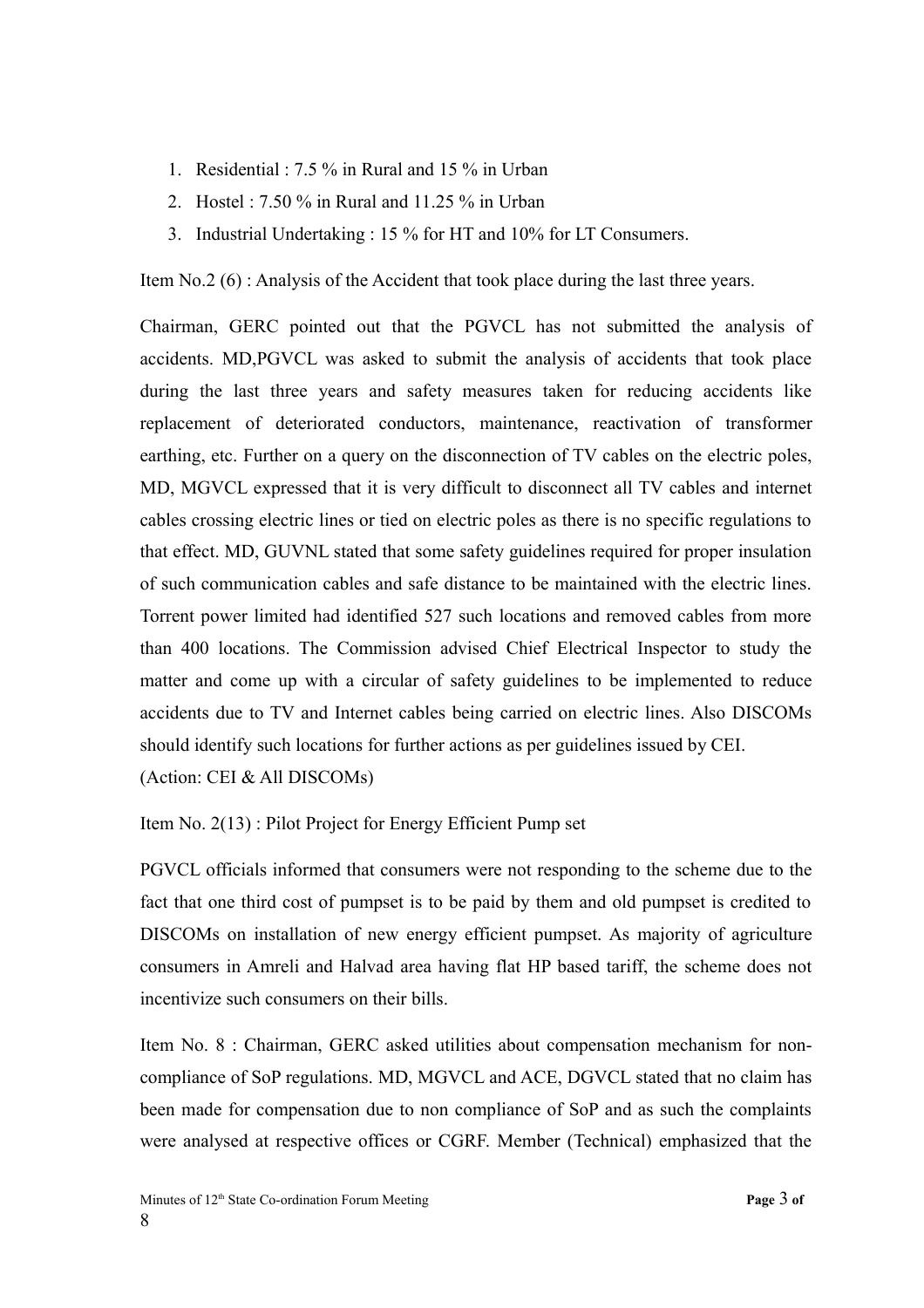DISCOMS may prepare a mechanism which would automatically provide for compensation to the affected consumer for any delay or non compliance of SoP.

Item No. 9 **:** PGVCL informed that the "Franchisee Model" needs the approval of GUVNL for framing common policy in all DISCOMs. Chairman, GERC stated that losses of PGVCL are much higher than of other DISCOMs and no noticeable results have been found for reduction of losses in the PGVCL area. The framing of Franchisee Model need not be the same for all DISCOMs. The Commission advised PGVCL to take concrete steps for high loss areas for speedy reduction of losses and submit a report in the next meeting.

(Action : PGVCL)

Item No. 11 : RPO Compliance

KPT stated that it is in the process of engaging a consultant for compliance of RPO as per Regulations. It has very limited staff to deal with the issue. The chairperson informed that if KPT is purchasing power from PGVCL/GUVNL, then there may not be a need to purchase Renewable energy by KPT because supply of energy by PGVCL/GUVNL consists of Renewable energy purchase in compliance of R.P.O. The same shall also be applicable to KPT. The same may also be applicable in the cases of M/s Jubiliant Infrastructure Ltd. and M/S Aspen Infrastructure Ltd. who are purchasing power from DGVCL and MGVCL respectively to supply to the consumers.

MPSEZ stated it is exploring various sources to purchase renewable energy for fulfillment of RPO.

#### **Agenda Item No. 3 : Tariff Order for 2013-14**

Chairman, GERC briefed about tariff orders for 2013-14 issued by the Commission which shall be effective from  $1<sup>st</sup>$  April 2013. The tariff orders have addressed the entire ARR gaps of all the DISCOMs. MD, GUVNL appreciated the tariff orders.

#### **Agenda Item No. 4 : Demand Side Management**

GUVNL stated that load research activity and preparation of DSM plan for all four DISCOMs has been assigned to TERI. Member (Technical), GERC emphasized that the study of load research may include (a) Types of consumer end load which is responsible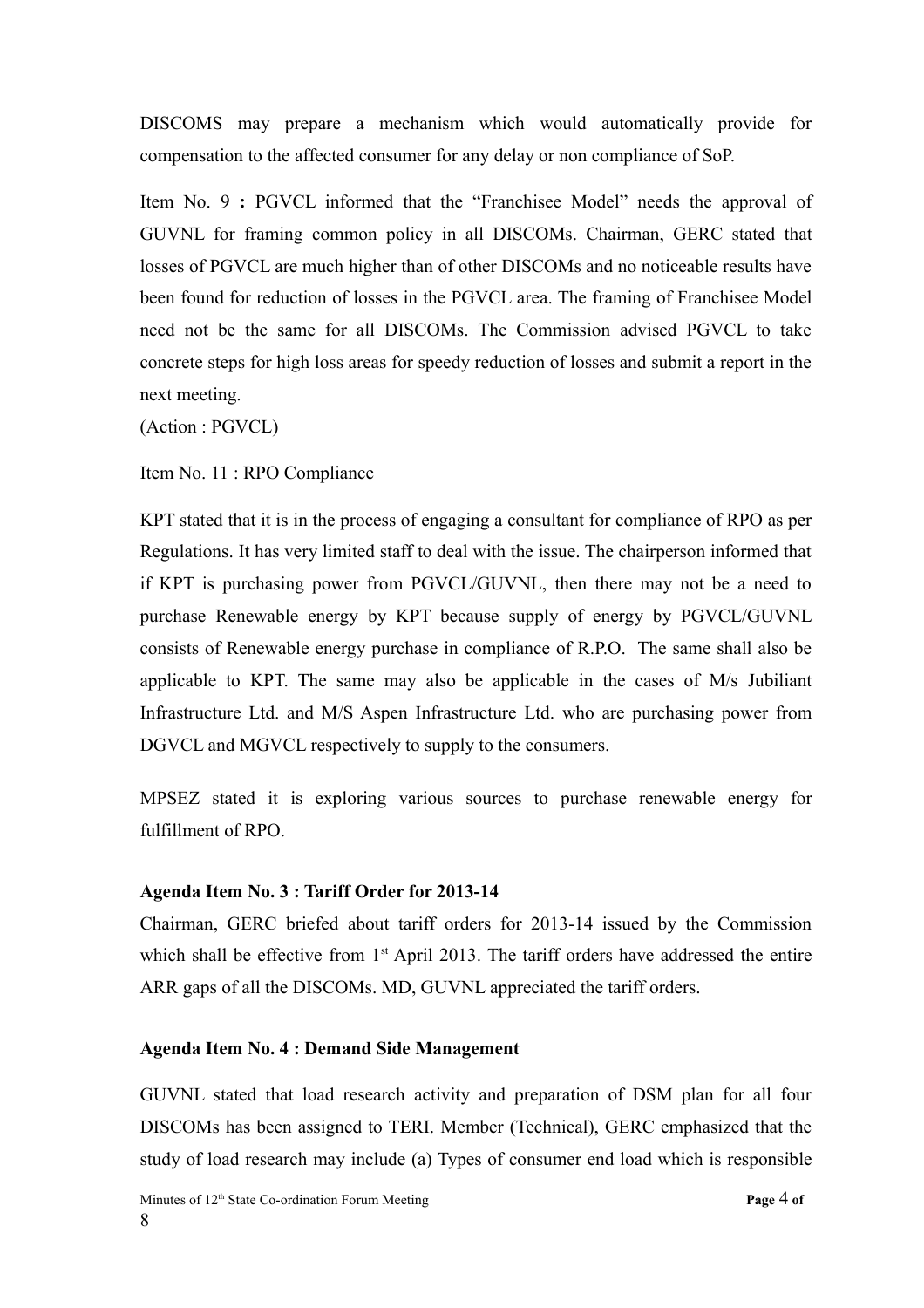for peak demand (b) Possibility of shifting of such load from peak to off-peak (c) Time of use tariff determination (d) scope of improvement in energy efficiency at end use of electricity, in the context of the DSM plan. The Commission has decided to call a meeting of all distribution licensees to review of DSM related actions.

## **Agenda Item No. 5 : Fuel Audit of GSECL and TPL Stations**

Final suggestions from GSECL are pending in response to report submitted by M/s Pricewaterhouse Coopers Pvt. Ltd., who was assigned the work for Fuel audit of GSECL and TPL generating station. The commission will circulate the report after analysis.

# **Agenda Item No. 6 : Comprehensive Third-Party Audit of Annual Accounts of State Owned DISCOMs and TPL.**

The consultant has already completed the audit work and the report is awaited.

# **Agenda Item No. 7 : Connectivity Standards for Renewable Projects at voltage below 66 KV.**

The commission has received various representations regarding connectivity standards at low voltage. CEA has published draft guidelines for connectivity standards for distributed generation resources for voltage level below 33 KV. The commission advised MD, GUVNL and CEI to discuss and prepare draft guidelines with consideration of connectivity standards prepared by CEA/ CERC for connectivity and submit suggestions to the commission. The Dy. Director, GEDA briefed about solar roof top plants installed by about 40 institutions which are working properly. Chairman, GERC advised GEDA to submit a report and analysis of such Solar plants.

(Action : GUVNL, CEI and GEDA)

## **Agenda Item No. 8 : Suggestions on Function of Licensed Electrical Contractors**

The role of Licensed Electrical Contractor was discussed in detail. CEI briefed about the procedure for sanctioning of license to electrical contractor. Chairman, GERC advised CEI to submit report on role and responsibility of licensed electrical contractors. DISCOMs will also give suggestions for inspection of installation before release of new connections with regards to safety aspect.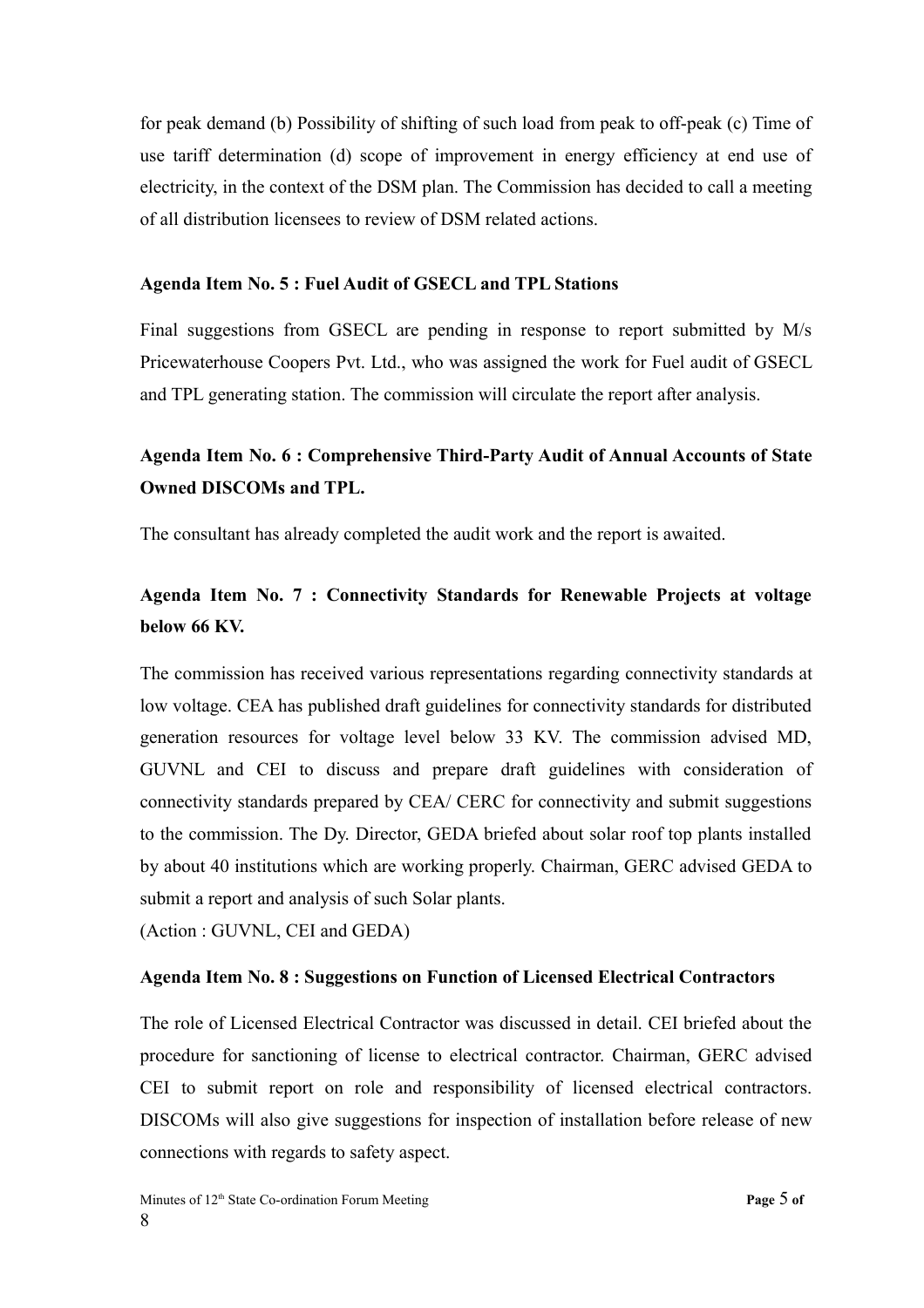(Action : CEI)

## **Agenda Item No. 9 A : Recovery of Service Line Charges**

GUVNL had submitted proposal for revision of recovery of charges to Commission. Chairman, GERC advised MD, GUVNL to make presentation to the commission with justification on the proposal to revise recovery of Service line charges.

# **Agenda Item No. 9 B : Standard of Performance (SoP) and Monitoring of performance of CGRFs**

MD, MGVCL informed that pendency of faulty meter was higher due to remote tribal area in Godhra, Lunawada and Bodeli, though they are putting their best efforts to bring down numbers of faulty meters.

Chairman, GERC stated that though TPL-Surat has small licensee area, it has faulty meters pending for replacement. Member (Technical) pointed out that reporting figures show large numbers of faulty meters added in every quarter, which should be analysed by DISCOMs. Chairman, GERC further suggested that SoP and compliance of CGRF & Ombudsman orders should be reviewed at MD level in all DISCOMs in a regular manner. (Action : All DISCOMs)

## **Agenda Item No. 10: Metering of Distribution Transformers.**

The Chairman, GERC observed that progress in metering of DTs in PGVCL is not satisfactory compared to other Discoms and no improvement is noticed from to the data of the last three quarters. Chairman advised MDs of all Discoms to give more emphasis on this issue of providing meters and energy audit.

(Action : All DISCOMs)

## **Agenda Item No. 11: Presentation by PGVCL on its T&D losses.**

In the presentation, PGVCL highlighted its key T&D loss reduction activities like providing HVDS system, meter replacement, feeder bifurcation, replacement of bare conductor by AB cables, etc. Feeder managers have been assigned job for continuously monitoring the high loss feeders. The mass checking drives are arranged for curbing theft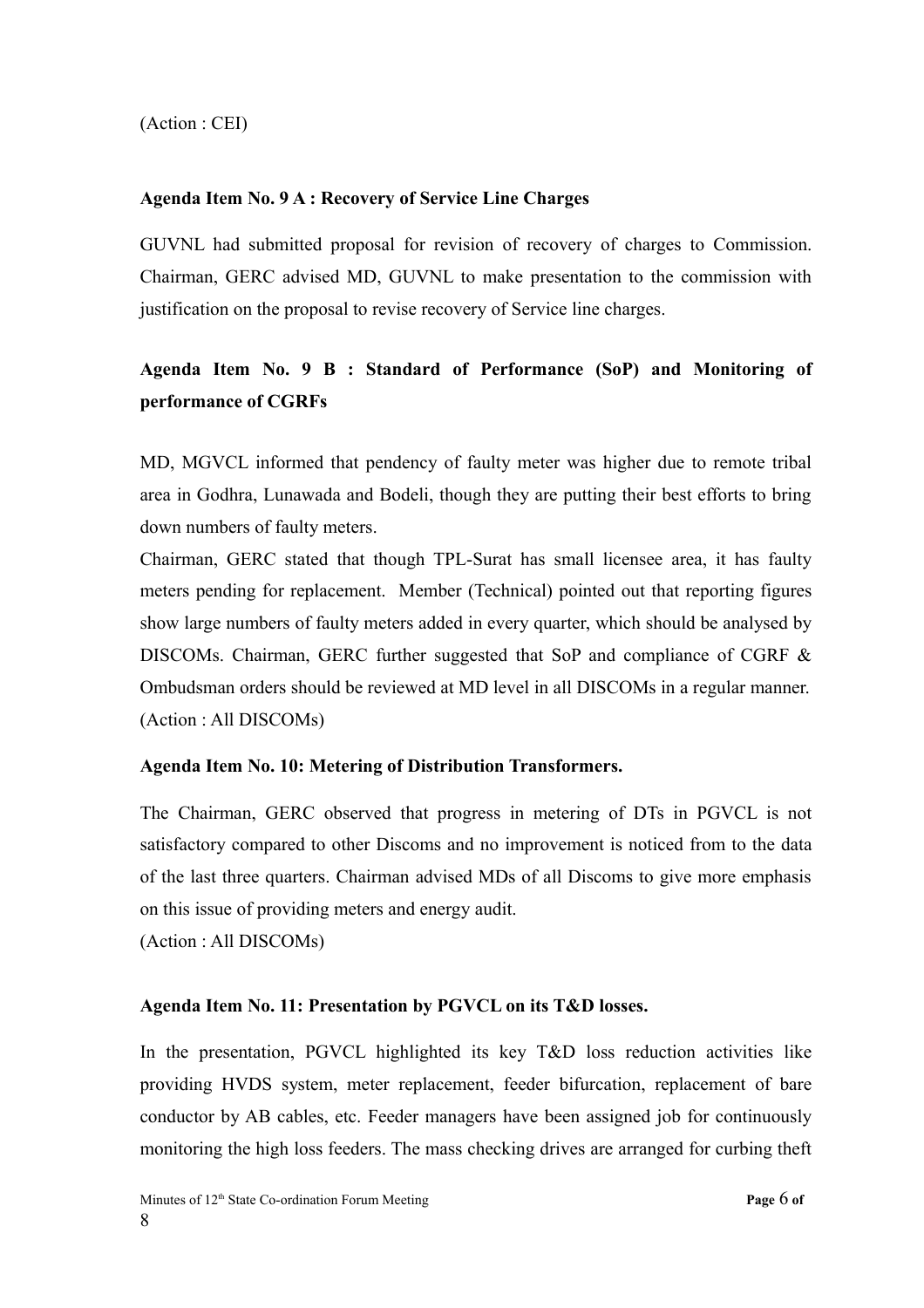of electricity in high loss areas. Chairman, GERC advised PGVCL to make a presentation on trend of T&D losses after carrying out various loss reduction activities. (Action : PGVCL )

## **Agenda Item No. 12: Status of Transmission Projects.**

Chief Engineer, SLDC briefed on projects of new transmission lines, substations and R&M of network carried out by GETCO during the year 2013-14 and planning for projects to be implemented for the year 2014-15 for strengthening power transmission system within the State.

## **Agenda Item No. 13: Status of RPO – Presentation by GEDA.**

Shri S.B. Patil, GEDA gave the current status of renewable energy generation by Biomass, Wind and Solar projects. He has also briefed about RPO compliance status of different licensees for the year 2012-13.

## **Agenda Item No. 14: Presentation on Power sector Scenario by GUVNL.**

Shri K.P.Jangid, GM (Commerce), GUVNL made a detailed presentation on the power scenario in the State. He pointed out that as on  $1<sup>st</sup>$  April 2013, the total installed capacity is 18270 MW with addition of about 2964 MW in the year of 2012-13. He indicated that generation capacity of about 2600 MW would be commissioned in the current year. He further briefed about capacity addition in the next four years, current status of such projects, load growth, renewable capacity addition, T&D Losses and average cost of supply and realization.

## **Agenda Item No. 15: Presentation on analysis of effect of pending agriculture connection applications on losses.**

The commission has assigned the work to Dr. P.K.Viswanathan to carry out a study on pending agriculture connections and losses in agriculture feeders in the area of PGVCL. Dr. P.K. Viswanathan made a presentation based on an analysis of agriculture consumption, agriculture feeder losses, pending applications in different areas of PGVCL. Chairman, GERC advised MD, PGVCL and Dr. Viswanathan to discuss the findings when the detailed study is completed by him.

The meeting was concluded with a Vote of Thanks to the chair.